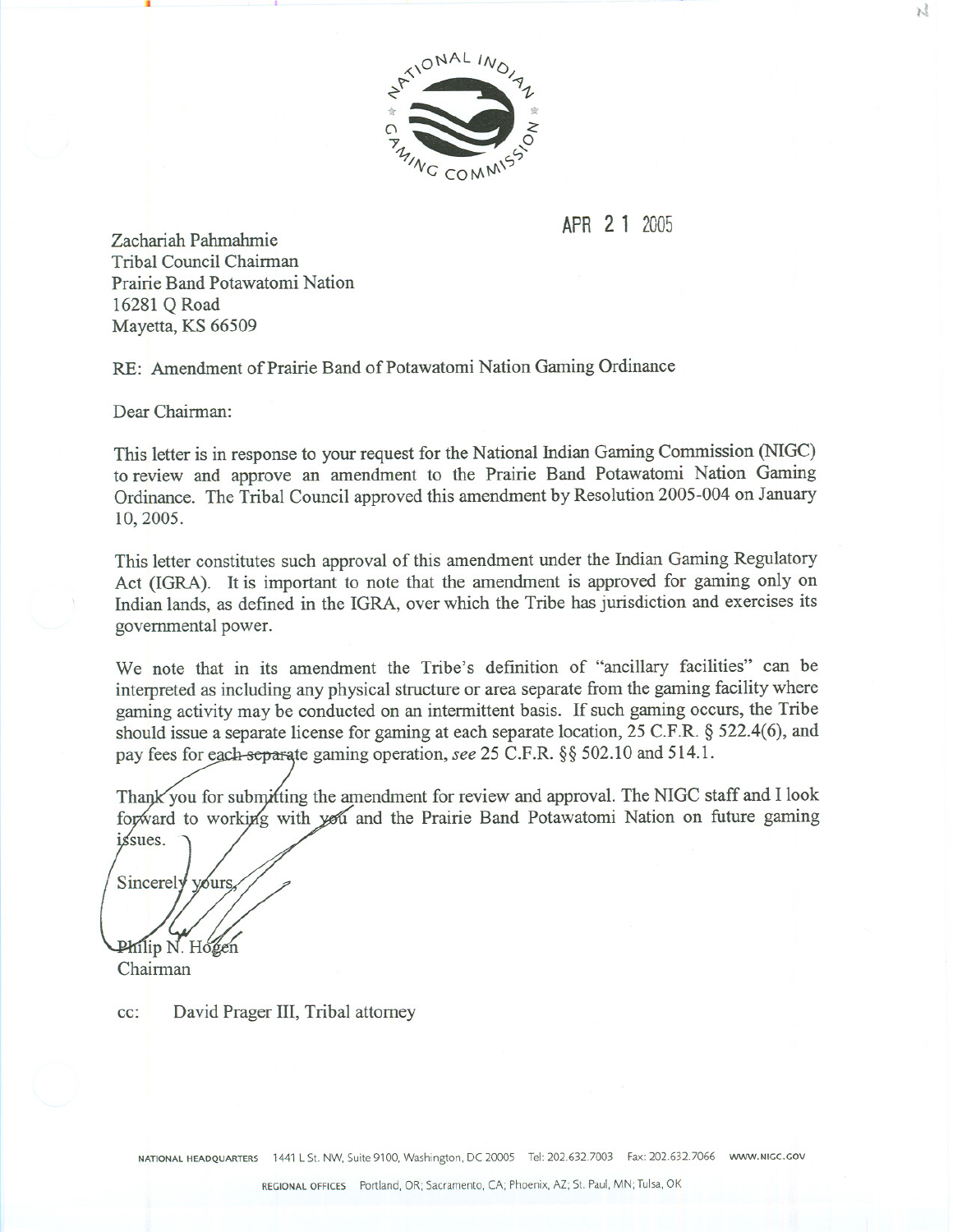# PRAIRIE BAND POTAWATOMI NATION **TRIBAL COUNCIL RESOLUTION PBP No. 2005-004** Amending PBP Code Title 12 Gaming

- The Prairie Band Potawatomi Nation (the "Nation") is a duly Whereas: organized Indian Tribe, with a Constitution and By-Laws approved by the Secretary of the Interior and last amended on May 13, 2000.
- Pursuant to the Prairie Band Potawatomi Constitution, the Whereas: Tribal Council is charged with the duty of protecting the health, security and general welfare of the Nation and of regulating law and order on the reservation.
- It has become necessary to define the scope of Gaming Whereas: Commission regulation with regard to non-gaming employees and non-gaming vendors and to adopt a definition of gaming employees that is consistent with the State-Tribal Compact.

NOW, THEREFORE BE IT RESOLVED that the Tribal Council does hereby amend Title 12 of the PBP Law and Order Code as follows:

### New definitions for §12-2-1:

"Ancillary facilities" means any physical structure or area separate from, attached to or within the gaming facility where no gaming activity is conducted. Ancillary facilities include, without limitation, hotels, restaurants, VIP lounges, RV parks, event centers, gift shops, parking lots, retail outlets, environmental services or maintenance areas. gaming facility food, beverage, amenity or other service areas or other areas where no gaming activity is conducted. "Ancillary activities" are activities that take place at an ancillary facility.

"Ancillary facilities" means any physical structure or area separate from, attached to or within the gaming facility where no gaming activity is conducted on a day-to-day, regular and continuing basis. Ancillary facilities include, without limitation, hotels, restaurants, VIP lounges, RV parks, event centers, gift shops, parking lots, retail outlets, environmental services or maintenance areas, gaming facility food, beverage, amenity or other service areas or other areas where no gaming activity is conducted. "Ancillary activities" are activities that take place at an ancillary facility. Notwithstanding the foregoing, any area of the gaming facility which would otherwise be an ancillary facility shall be deemed not to be such during those periods of time that the Gaming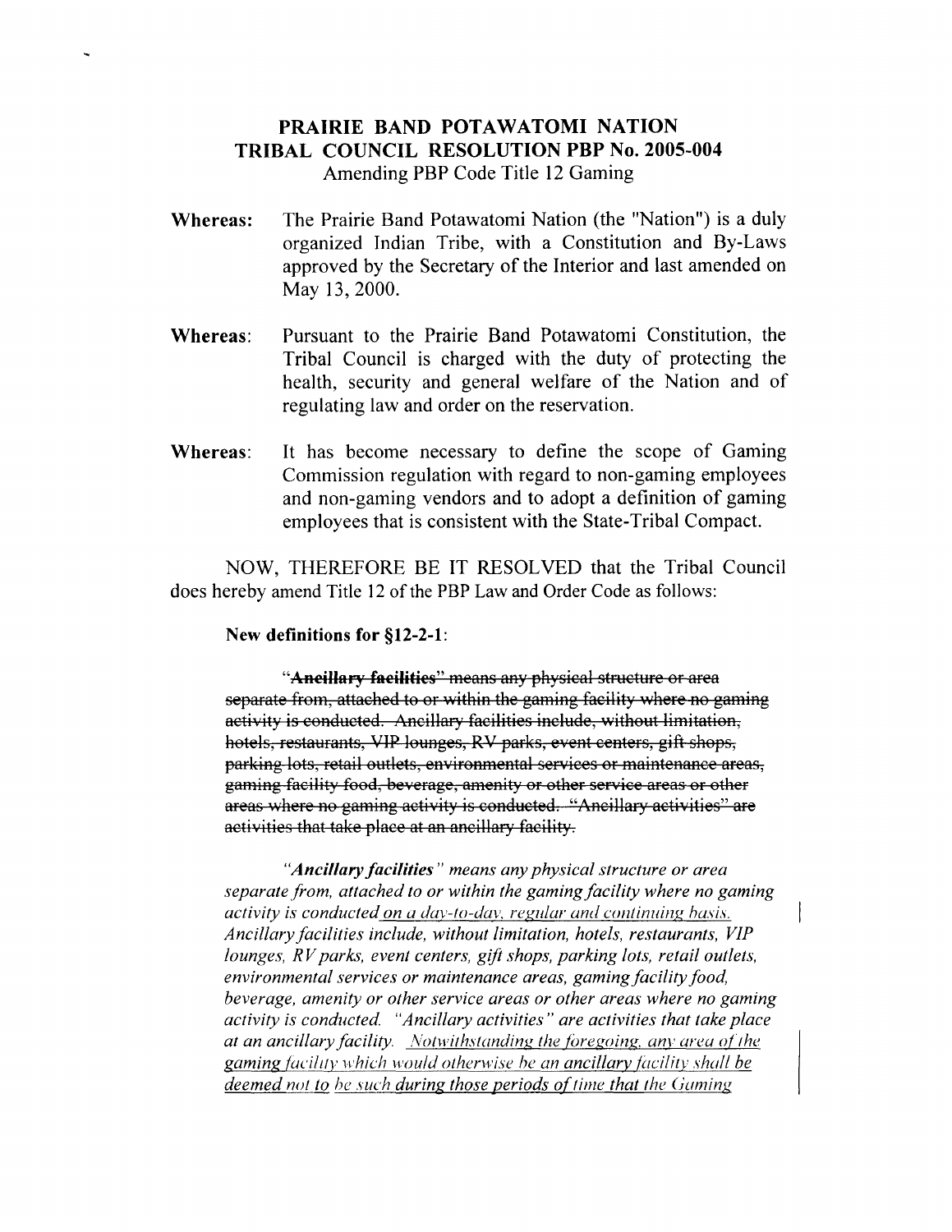Commission has authorized the conduct of Class III gaming in any such specifically delineated areas of the gaming facility.

"Gaming Employee." "Gaming Employee" is any natural person 18 years or older employed in the operation or management of each gaming activity or operation, whether employed by or contracted to the Tribe or by any person or enterprise providing on or off-site services to the Tribe within or outside the gaming facility regarding any gaming activity or operation, including, but not limited to, gaming operations managers and assistant managers; accounting personnel; surveillance personnel; cashier supervisors; dealers or croupiers; box men; floor men; pit bosses; shift bosses; cage personnel; collection personnel; gaming consultants; management companies and their principals; and any other natural person whose employment duties require or authorize access to a restricted gaming area. An employee shall not be considered a gaming employee as a result of access to non-public areas of the gaming facility unless the person's employment duties require or authorize access to a restricted gaming area.

"Non-Gaming Employee" means a natural person whose employment duties do not require or authorize access to restricted gaming areas and  $(1)$  who is employed in an ancillary facility or  $(2)$  who is employed in an area of gaming activity but is not actually employed in the operation or management of the gaming activity. Non-gaming employees who meet this definition include, without limitation, hotel and convention center employees, food and beverage preparers, servers, cashiers and other employees, valet employees, recreational vehicle park employees, wardrobe employees, and maintenance and janitorial employees.

"Restricted Gaming Area" means an area of gaming activity not otherwise open to the public. Restricted gaming areas do not include public or non-public ancillary facilities, including employee or service corridors, kitchens, food or beverage service areas, restrooms, wardrobe rooms, coat rooms, employee locker rooms, janitorial rooms or other ancillary facilities from which access is restricted into restricted gaming areas.

#### **Section 12-6-5.** Criteria for Series A Gaming License.

The Tribal Commission shall issue a Series A gaming license only if all the following criteria are met:

 $(A)$ The proposed gaming activity or operation is to be located on land which was held in trust for the Tribe prior to October 17, 1988, or on trust land located within or contiguous to the boundaries of the Reservation on October 17, 1988, or on land taken into trust after October 17, 1988, as a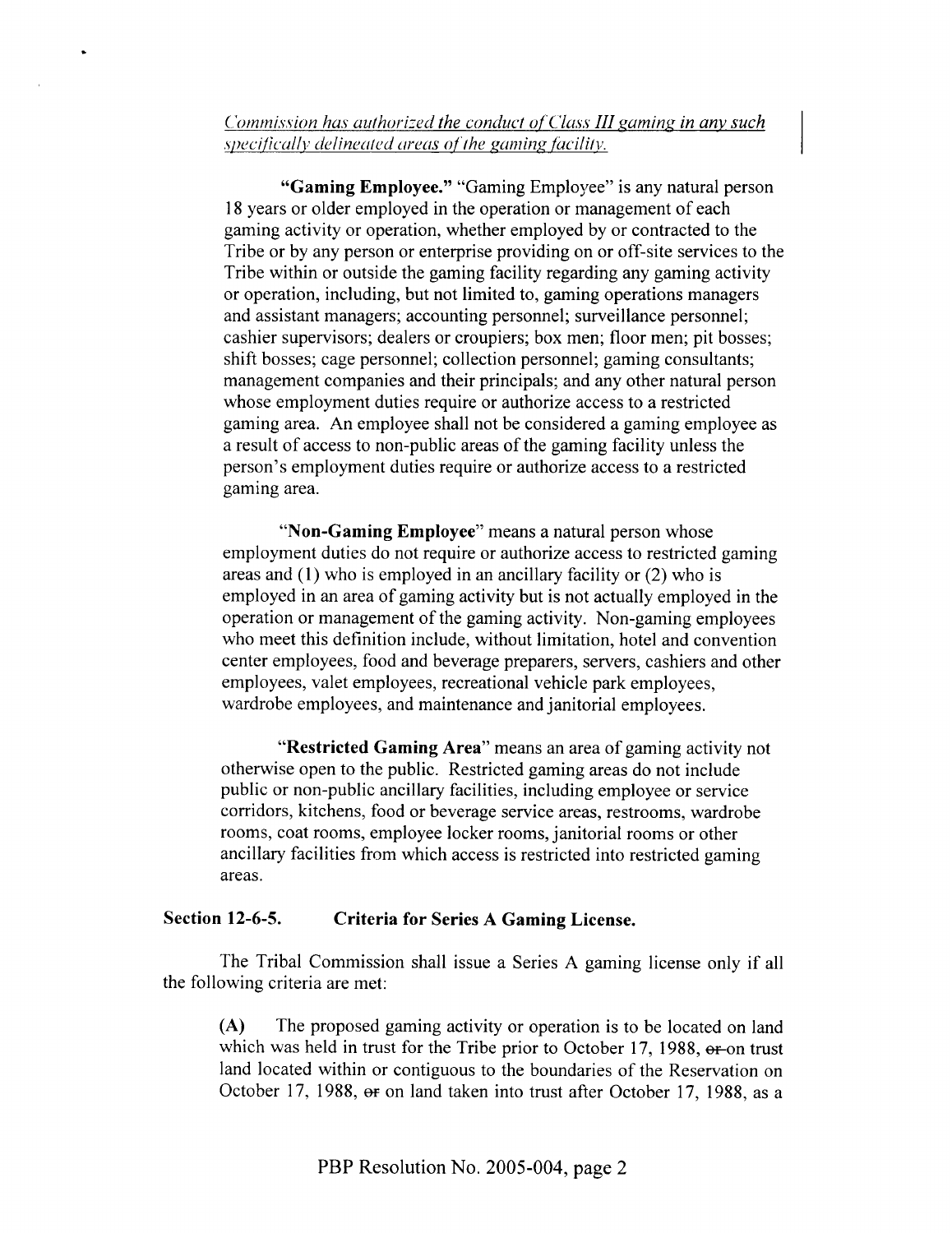settlement of a claim or on lands of the Tribe defined as Indian lands in Section 2703(4) of the Indian Gaming Regulatory Act, 25 U.S.C. § 2701 et seq.

### **New Section 12-6-15. Gaming Licenses and Investigations of non**gaming employees.

A gaming license shall not be required for non-gaming employees. However, prior to the time that a non-gaming employee is employed by a Management Contractor or by the Nation at a gaming facility, the Commission shall be notified of such impending employment and shall, within three business days of such notification, conduct a background investigation of such person and inform the Contractor or the Nation of any regulatory concerns over the person's employment. The incompletion of a Commission investigation after three days shall not delay the person's employment.

## New Section 12-6-16. Non-Gaming Vendors do not require Series D Gaming License.

Only vendors that meet the definition of "Manufacturer-Distributor" as defined in this Code are subject to Series D Gaming licensure.

### New Sub-Sections  $12-3-24(B)$  and (C).

 $(A)$ [Same as current.]

**(B) Investigation of Non-Gaming Employees.** The Tribal Commission may investigate suspected misconduct of non-gaming employees. If the Commission determines that the conduct of such employee poses a threat to the effective regulation of gaming or creates or enhances the dangers of unfair or illegal practices, methods and activities in the conduct of gaming, the Commission shall notify all interested parties of such concerns and, after a hearing, may order the modification or termination of the person's employment.

 $(C)$ **Investigation of Non-Gaming Vendors.** The Tribal Commission may investigate suspected misconduct of non-gaming vendors. If the Commission determines that the conduct of any vendor poses a threat to the effective regulation of gaming or creates or enhances the dangers of unfair or illegal practices, methods and activities in the conduct of gaming, the Commission shall notify all interested parties of such concerns and, after a hearing, may order the modification or termination of the vendor's conduct.